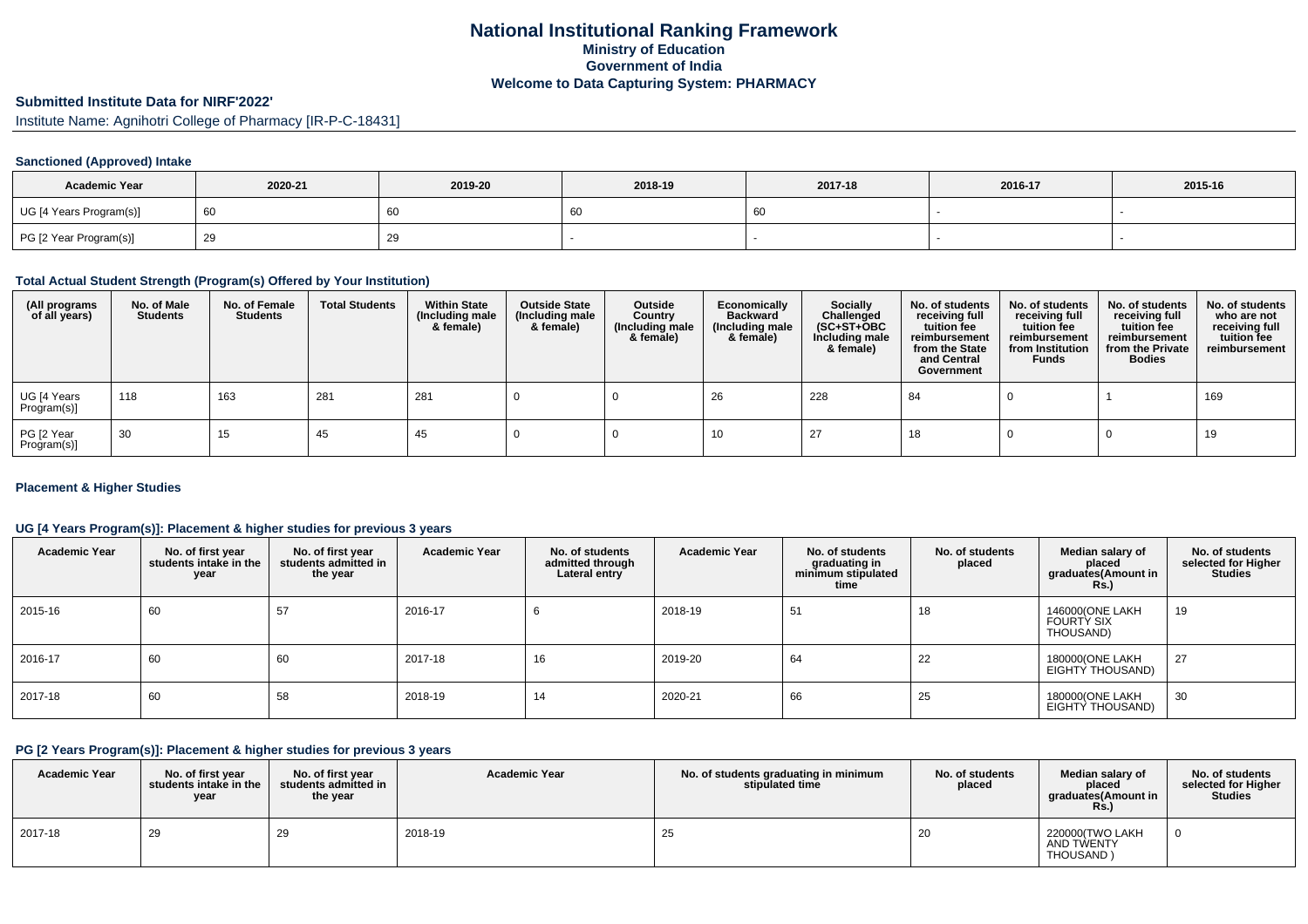| 2018-19 | 29 | 10 | 2019-20 | 10 | . J | 220000(TWO LAKH<br>AND FOURTY<br>THOUSAND) | - C |
|---------|----|----|---------|----|-----|--------------------------------------------|-----|
| 2019-20 | 29 |    | 2020-21 |    |     | 240000(TWO LAKH<br>AND FOURTY<br>THOUSAND) | - 0 |

#### **Ph.D Student Details**

| Ph.D (Student pursuing doctoral program till 2020-21 Students admitted in the academic year 2020-21 should not be entered here.) |                                                            |         |         |  |  |  |
|----------------------------------------------------------------------------------------------------------------------------------|------------------------------------------------------------|---------|---------|--|--|--|
| <b>Total Students</b>                                                                                                            |                                                            |         |         |  |  |  |
| Full Time                                                                                                                        |                                                            |         |         |  |  |  |
| Part Time                                                                                                                        |                                                            |         |         |  |  |  |
|                                                                                                                                  | No. of Ph.D students graduated (including Integrated Ph.D) |         |         |  |  |  |
|                                                                                                                                  | 2020-21                                                    | 2019-20 | 2018-19 |  |  |  |
| Full Time                                                                                                                        |                                                            |         |         |  |  |  |
| Part Time                                                                                                                        |                                                            |         |         |  |  |  |

## **Financial Resources: Utilised Amount for the Capital expenditure for previous 3 years**

| Academic Year                                                                                        | 2020-21                                       | 2019-20                                        | 2018-19                                         |  |  |  |  |  |
|------------------------------------------------------------------------------------------------------|-----------------------------------------------|------------------------------------------------|-------------------------------------------------|--|--|--|--|--|
|                                                                                                      | <b>Utilised Amount</b>                        | <b>Utilised Amount</b>                         | <b>Utilised Amount</b>                          |  |  |  |  |  |
| Annual Capital Expenditure on Academic Activities and Resources (excluding expenditure on buildings) |                                               |                                                |                                                 |  |  |  |  |  |
| Library                                                                                              | 1062206 (TEN LAKH SIXTY TWO THOUSAND TWO      | 374945 (THREE LAKH SEVENTY FOUR THOUSAND NINE  | 1672911 (SIXTEEN LAKH SEVENTY TWO THOUSAND NINE |  |  |  |  |  |
|                                                                                                      | HUNDRED SIX)                                  | HUNDERD FORTY FIVE)                            | HUNDRED ELEVEN)                                 |  |  |  |  |  |
| New Equipment for Laboratories                                                                       | 303117 (THREE LAKH THREE THOUSAND ONE HUNDRED | 268376 (TWO LAKH SIXTY EIGHT THOUSAND THREE    | 910193 (NINE LAKH TEN THOUSAND ONE HUNDRED      |  |  |  |  |  |
|                                                                                                      | SEVENTEEN)                                    | HUNDRÉD SEVENTY SIX)                           | NINETY THREE)                                   |  |  |  |  |  |
| Other expenditure on creation of Capital Assets (excluding                                           | 4097339 (FOURTY LAKH NINETY SEVEN THOUSAND    | 6008103 (SIXTY LAKH EIGHT THOUSAND ONE HUNDRED | 1201241 (TWELVE LAKH ONE THOUSAND TWO HUNDRED   |  |  |  |  |  |
| expenditure on Land and Building)                                                                    | THREE HUNDRED THIRTY NINE)                    | AND THREE)                                     | FORTY ONE)                                      |  |  |  |  |  |

# **Financial Resources: Utilised Amount for the Operational expenditure for previous 3 years**

| <b>Academic Year</b>                                                                                                                                                                            | 2020-21                                                                   | 2019-20                                                                           | 2018-19                                                                        |  |  |  |  |  |
|-------------------------------------------------------------------------------------------------------------------------------------------------------------------------------------------------|---------------------------------------------------------------------------|-----------------------------------------------------------------------------------|--------------------------------------------------------------------------------|--|--|--|--|--|
|                                                                                                                                                                                                 | <b>Utilised Amount</b>                                                    | <b>Utilised Amount</b>                                                            | <b>Utilised Amount</b>                                                         |  |  |  |  |  |
| <b>Annual Operational Expenditure</b>                                                                                                                                                           |                                                                           |                                                                                   |                                                                                |  |  |  |  |  |
| Salaries (Teaching and Non Teaching staff)                                                                                                                                                      | 20742708 (TWO CRORE SEVEN LAKH FORTY TWO<br>THOUSAND SEVEN HUNDRED EIGHT) | 8885192 (EIGHT EIGHT LAKH EIGHTY FIVE THOUSAND<br>ONE HUNDRED AND NINETY TWO)     | 20589591 (TWO CRORE FIVE LAKH EIGHTY NINE<br>THOUSAND FIVE HUNDRED NINETY ONE) |  |  |  |  |  |
| Maintenance of Academic Infrastructure or consumables and<br>other running expenditures (excluding maintenance of hostels<br>and allied services, rent of the building, depreciation cost, etc) | 5037637 (FIFTY LAKH THIRTY SEVEN THOUSAND SIX<br>HUNDRED THIRTY SEVEN)    | 2848427 (TWENTY EIGHT LAKH FORTY EIGHT THOUSAND<br>FOUR HUNDRED AND TWENTY SEVEN) | 5636651 (FIFTY SIX LAKH THIRTY SIX THOUSAND SIX<br>HUNDRED AND FIFTY ONE)      |  |  |  |  |  |
| Seminars/Conferences/Workshops                                                                                                                                                                  | 55000 (FIFTY FIVE THOUSAND)                                               | 58000 (FIFTY EIGHT THOUSAND)                                                      | 565960 (FIVE LAKH SIXTY FIVE THOUSAND NINE<br>HUNDRÈD SIXTY)                   |  |  |  |  |  |

**IPR**

| 2020<br>$     -$<br>Colendar<br>$\sim$ ur $\sim$ | 2019<br>$ -$ | 2018 |
|--------------------------------------------------|--------------|------|
|--------------------------------------------------|--------------|------|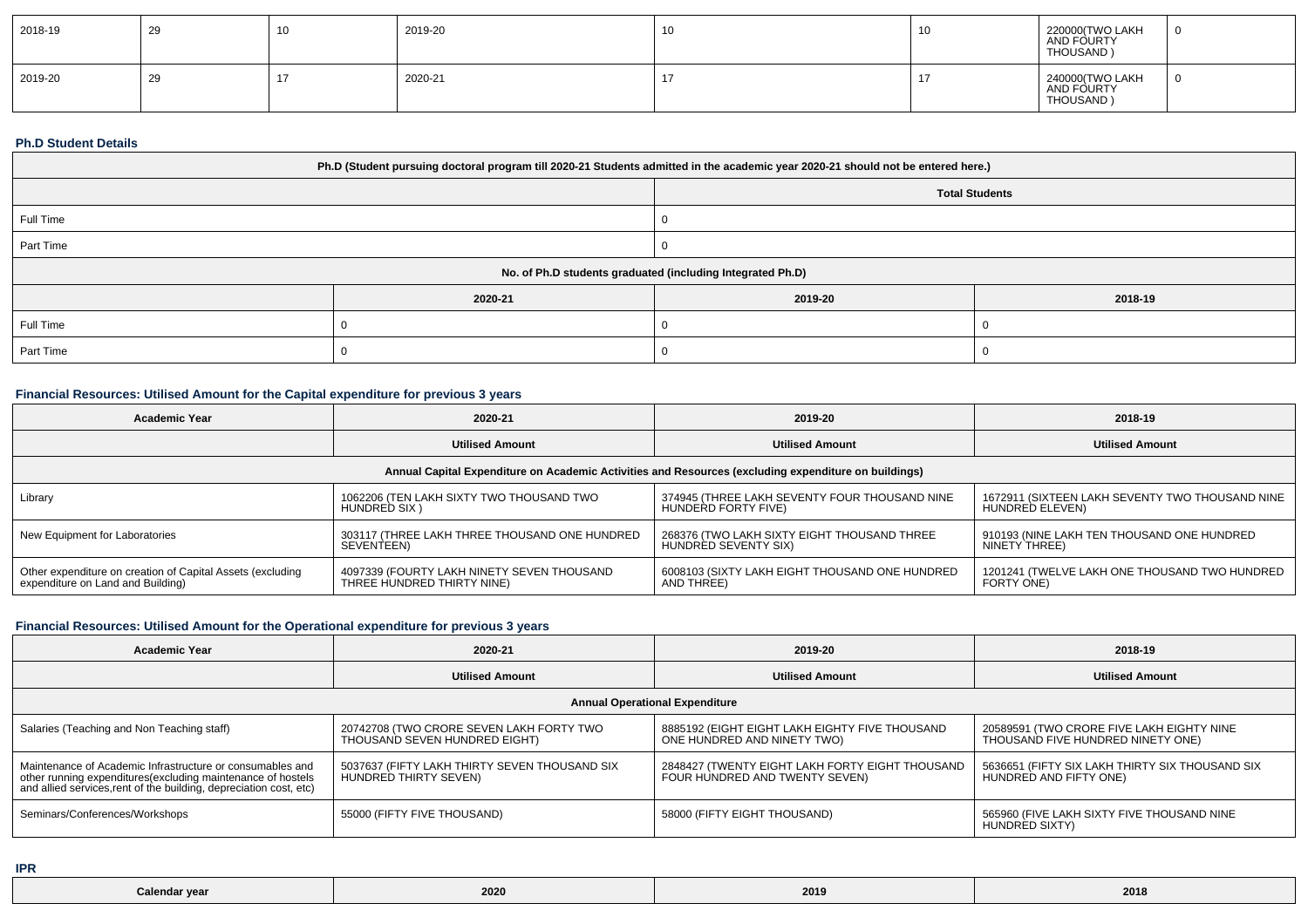| No. of Patents Published |  |  |
|--------------------------|--|--|
| No. of Patents Granted   |  |  |

### **Sponsored Research Details**

| <b>Financial Year</b>                    | 2020-21 | 2019-20 | 2018-19 |
|------------------------------------------|---------|---------|---------|
| Total no. of Sponsored Projects          |         |         |         |
| Total no. of Funding Agencies            |         |         |         |
| Total Amount Received (Amount in Rupees) |         |         |         |
| Amount Received in Words                 | Zero    | Zero    | Zero    |

### **Consultancy Project Details**

| <b>Financial Year</b>                    | 2020-21             | 2019-20         | 2018-19          |
|------------------------------------------|---------------------|-----------------|------------------|
| Total no. of Consultancy Projects        |                     |                 |                  |
| Total no. of Client Organizations        |                     |                 |                  |
| Total Amount Received (Amount in Rupees) | 22000               | 20000           | 15000            |
| Amount Received in Words                 | TWENTY TWO THOUSAND | TWENTY THOUSAND | FIFTEEN THOUSAND |

## **PCS Facilities: Facilities of physically challenged students**

| 1. Do your institution buildings have Lifts/Ramps?                                                                                                         | Yes, more than 80% of the buildings |
|------------------------------------------------------------------------------------------------------------------------------------------------------------|-------------------------------------|
| 2. Do your institution have provision for walking aids, including wheelchairs and transportation from one building to another for<br>handicapped students? | Yes                                 |
| 3. Do your institution buildings have specially designed toilets for handicapped students?                                                                 | Yes, more than 80% of the buildings |

# **Faculty Details**

| Srno | Name                             | Age | Designation                                         | Gender | Qualification | <b>Experience (In</b><br>Months) | <b>Currently working</b><br>with institution? | <b>Joining Date</b> | <b>Leaving Date</b> | <b>Association type</b> |
|------|----------------------------------|-----|-----------------------------------------------------|--------|---------------|----------------------------------|-----------------------------------------------|---------------------|---------------------|-------------------------|
|      | MR BANDU KADU                    | 47  | Associate Professor                                 | Male   | M. Pharm      | 300                              | Yes                                           | 02-08-2010          | --                  | Regular                 |
| 2    | DR PRASAD<br><b>JUMDE</b>        | 39  | Associate Professor                                 | Male   | Ph.D          | 170                              | Yes                                           | 14-06-2007          | $\sim$              | Regular                 |
| 3    | DR RAM<br><b>BAWANKAR</b>        | 37  | Associate Professor                                 | Male   | Ph.D          | 142                              | Yes                                           | 02-07-2013          | $\sim$              | Regular                 |
|      | <b>MR PRASHANT</b><br>WAKE       | 38  | <b>Assistant Professor</b>                          | Male   | M. Pharm      | 158                              | Yes                                           | 19-06-2008          | $\sim$              | Regular                 |
| 5    | <b>MS KHUSHBU</b><br><b>VYAS</b> | 35  | <b>Assistant Professor</b>                          | Female | M. Pharm      | 130                              | Yes                                           | 26-12-2010          | $\sim$              | Regular                 |
| 6    | MRS JAYASHREE<br><b>DALAL</b>    | 40  | <b>Assistant Professor</b>                          | Female | M. Pharm      | 171                              | Yes                                           | 14-06-2007          | $\sim$              | Regular                 |
|      | <b>DRDR</b><br>MUNDHADA          | 47  | Dean / Principal /<br>Director / Vice<br>Chancellor | Male   | Ph.D          | 238                              | Yes                                           | 01-12-2006          | $\sim$              | Regular                 |
| 8    | <b>MS NEHA SHETE</b>             | 35  | <b>Assistant Professor</b>                          | Female | M. Pharm      | 58                               | Yes                                           | 10-01-2017          | $\sim$              | Regular                 |